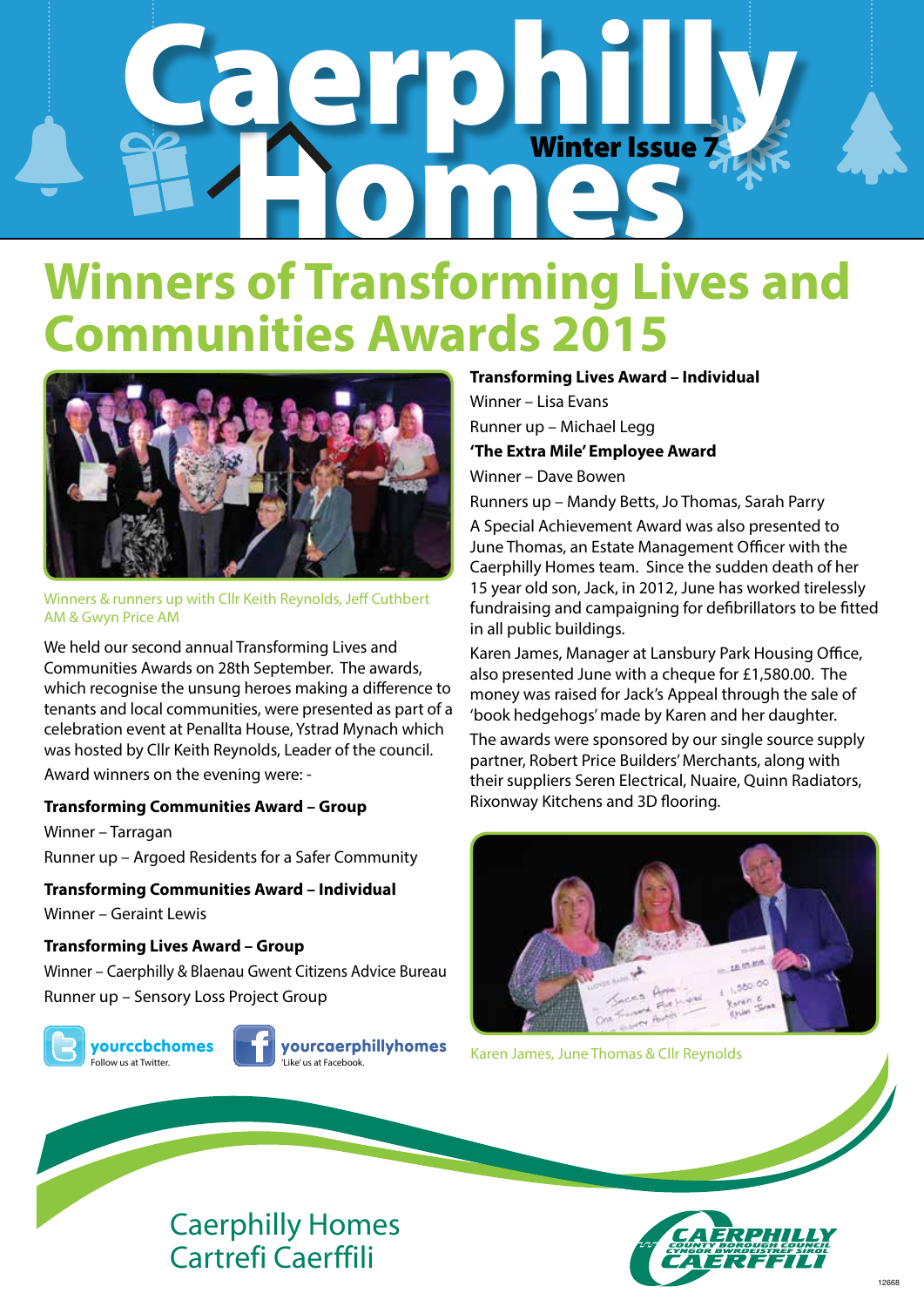### **Is your child entitled to free school meals?**

If you're eligible for free school meals it means that your child can enjoy delicious, healthy meals without the bills and the fuss of making packed lunches.

If you pay for your child to have school meals currently you could save around £580 per year if they qualify for free school meals.

Your child may be entitled to receive free school meals if you receive one of the following:

- • Income Support
- Income Based Jobseekers Allowance
- • Support under Part VI of the Immigration and Asylum Act 1999
- • Income-related Employment and Support Allowance
- Child Tax Credit, provided they are not entitled to Working Tax Credit and their annual income does not exceed £16,190
- Guarantee element of State Pension Credit
- Working Tax Credit 'run-on' the payment someone may receive for a further four weeks after they stop qualifying for Working Tax Credit
- Universal Credit.



Accessing free school meals also allows them to receive a one-off clothing grant of £105 when the child is moving from primary school to their first year of secondary school.

In addition schools receive £1050 additional funding for every child registered for Free School Meals. This funding must be directly targeted at Free School Meal pupils. Claim online at www.caerphilly. gov.uk or get further advice by contacting Catering Services on 01443 864055 or email catering@caerphilly.gov.uk

### **Improving the social housing allocation process**

We previously told you about work we're doing, with housing associations in the county borough, to simplify the way people apply for social housing. To do this a single point of application (a common housing register) will be introduced along with a new set of rules to decide how people are selected for properties (a common allocation policy).

We'll be using a new IT system for the common housing register, provided by Abritas – a UK web-based housing solutions company. This system will allow people to apply and manage their housing applications on line; this will also make the service more efficient. Support will be available for people who do not have access or are unable to use the internet.

The new system is expected to be implemented by summer 2016. For more information visit the common housing register page on the council's website, email privatesectorhousing@caerphilly.gov.uk or telephone 01495 235216.

# **Mascot competition**

We're looking for young people to design a character mascot for Caerphilly Homes.

Thank you to those people who have already entered – we have extended the competition, but your entries will still be included.

#### **PRIZES INCLUDE: £50 Maxim Cinema voucher for winner; arts & crafts gifts for runners up**

To be eligible: young people must be 16 or under and live in a Caerphilly Homes property.

Use your imagination – it can be any type of animal, character or creature, you can do a drawing, painting or collage

Add notes to your design to explain your ideas in as much detail as possible



• Your character should represent what Caerphilly Homes means to you

• Give your mascot a name

Send your completed design with your name, address and contact telephone number clearly shown to:

Either your Area or Neighbourhood Housing Office or

Tenant & Community Involvement Team, Business & Technology Centre, Tredomen, CF82 7FN. Closing date for entries is Friday 18th December.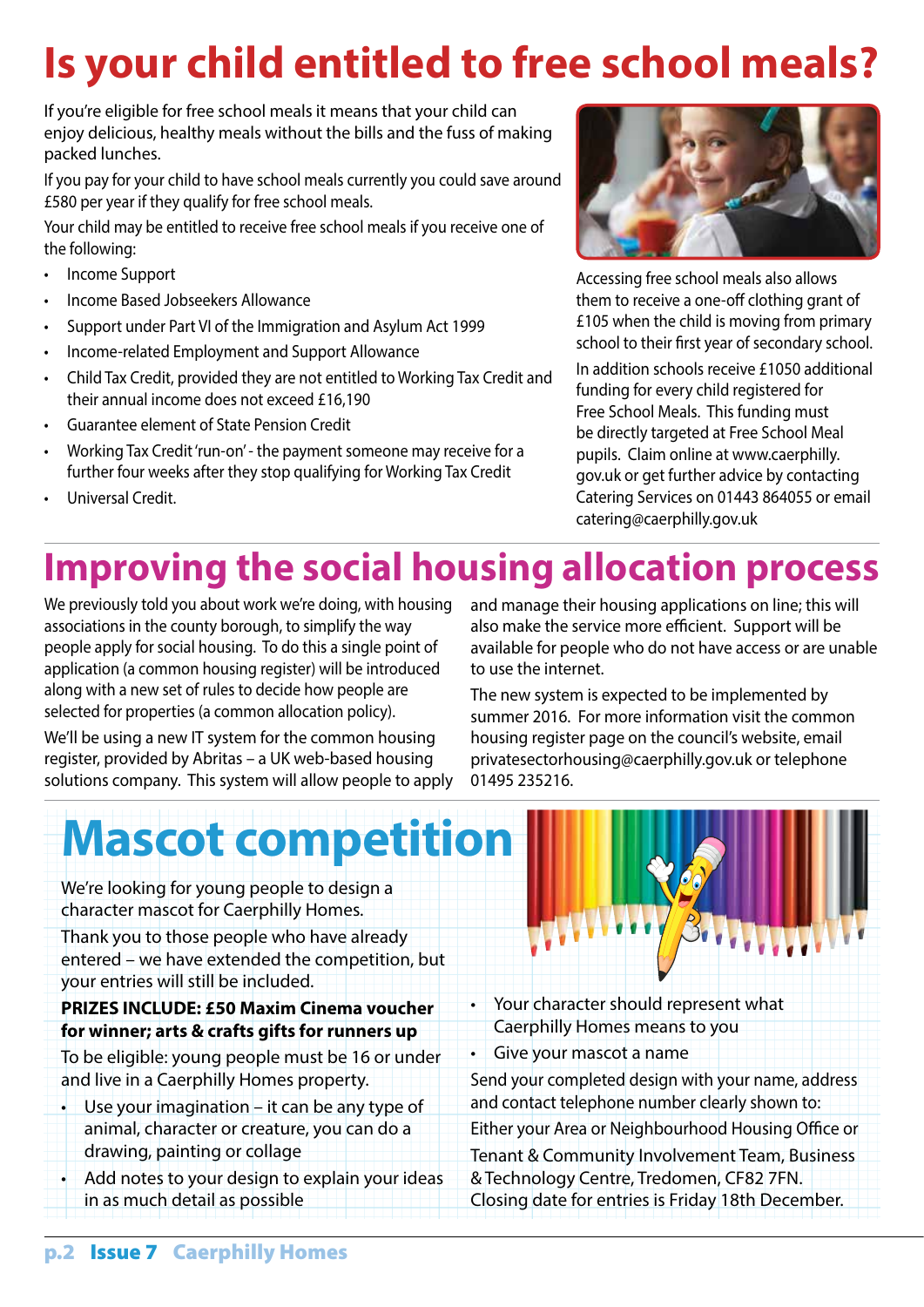### **What does the Repairs & Improvements Group do?**

#### By Dianne Moore, the group's Deputy Lead Tenant



The Repairs & Improvements Group was set up following the stock transfer ballot. There are 13 tenants who sit on the group from across the county borough and, since the group has been set up, they have been working hard on your behalf. Together we have achieved the following:

- We have been involved in the selection process for the Welsh Housing Quality Standard (WHQS); choosing the colour choices for kitchen worktops, units, flooring and tiles.
- We also worked with managers to get cornicing added and for extra plastering to be done as standard to enhance the kitchens.
- • We were also involved in the colour choices for bathrooms and helped ensure pipework is boxed in.
- • We worked to ensure that when gas fires are taken out the whole chimney breast is plastered.

As well as working on WHQS, we have also done a lot to improve the services of response repairs. Our group's achievements so far are:

- • Revised re-let standard for void properties
- New recharge policy introduced
- Tenant maintenance responsibilities revised and updated
- • Communications for centralised repairs improved
- • Handy Person service developed
- Damp & condensation leaflet and video
- Appointment system for repair inspections
- Safety notification on use of portable heating appliances
- • Tenant handbook revised
- Gardening service

We will continue to work closely with management to get the best possible outcomes for tenants.



### **Do you have odd jobs that need doing to get your home ready for Christmas? Are you aged 60 or over, or have a disability? Our Handy Person Scheme could be just what you need!**



The service is excellent value for money and carried out by a member of our maintenance team equipped with their own tools. You could use the service for things like:

- • Fitting curtain tracks or poles
- • Hanging curtains
- • Trimming internal doors
- Fixing shelving
- • Assembling flat-pack furniture
- • Hanging pictures and mirrors

#### **PLUS – We're still running our special offer of 50% off for first time users! Introductory rate of just £10 per hour!**

Don't forget the price is per hour, not per job, so you could get more than one thing done!

For more information please contact your local housing office.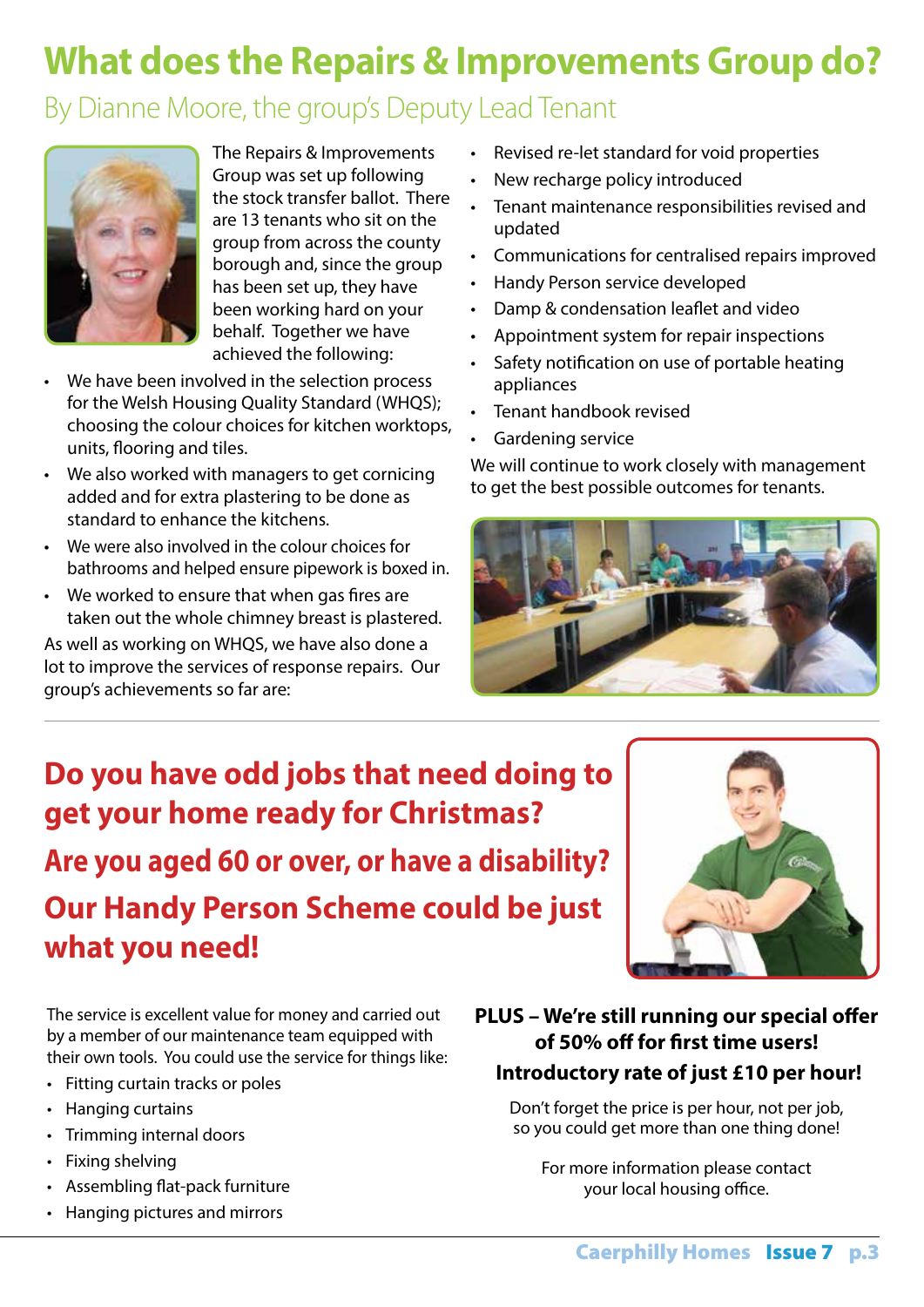# **Some tips to help keep you and your family safe this Christmas**



#### **Cooking**

- Never cook with oil / fat if you've been drinking alcohol.
- If an oil or fat pan catches fire…..
- If it's safe to do so, turn off the heat, close the kitchen door and call 999.
- NEVER throw water onto the fire.

#### **Christmas Decorations**

• Don't attach decorations to lights or heaters, as they can burn easily.

- Don't overload electrical sockets. Always switch Christmas lights off and unplug them before you go to bed.
- Check your Christmas tree lights carry the British Safety Standard.
- Don't place candles near your Christmas tree or materials that can catch alight easily.

#### **Smoking**

- Make sure smoking materials are never left to burn attended.
- Never smoke in bed or in an armchair when feeling drowsy or when under the influence of alcohol or drugs.
- Never smoke near someone who is on oxygen.

#### **If you live in flats with communal areas:**

- • Don't obstruct the communal areas.
- Don't prop open fire doors in communal areas.
- Don't clutter stairs, corridors and landings with personal items or things that can set fire easily.
- • Don't store flammable materials in cupboards that have electrical circuits.

### **Rent Smart Wales – A new law for landlords and letting agents**

New laws came into place, from 23rd November this year, as part of the Housing (Wales) Act 2014 which affect all private landlords and letting agents in Wales.

If you own or manage a house in Wales, occupied by someone other than yourself in return for a rent, this new law will almost certainly apply to you.

The new law means:

- All private landlords will be required to register with Rent Smart Wales. They will also have to register their properties.
- If a landlord wants to manage the property themselves, they must demonstrate they are 'fit and proper' to hold a licence, and undertake training.
- Alternatively, they will be able to appoint a licensed agent to manage the property on their behalf.

Landlords who need to register, and landlords and agents who need to become licensed, will be able to register and apply for a licence from this date. They will have 12 months



from 23 November 2015 in which to comply with the new legislation.

Rent Smart Wales will improve the image of the private rented sector, benefit people who rent their home in the sector and improve the practices of landlords and agents; helping to tackle the bad practice amongst some private landlords.

Further information is available at www.rentsmart.gov.wales / www.rhentudoeth.llyw.cymru where you are also able to subscribe to receive updates.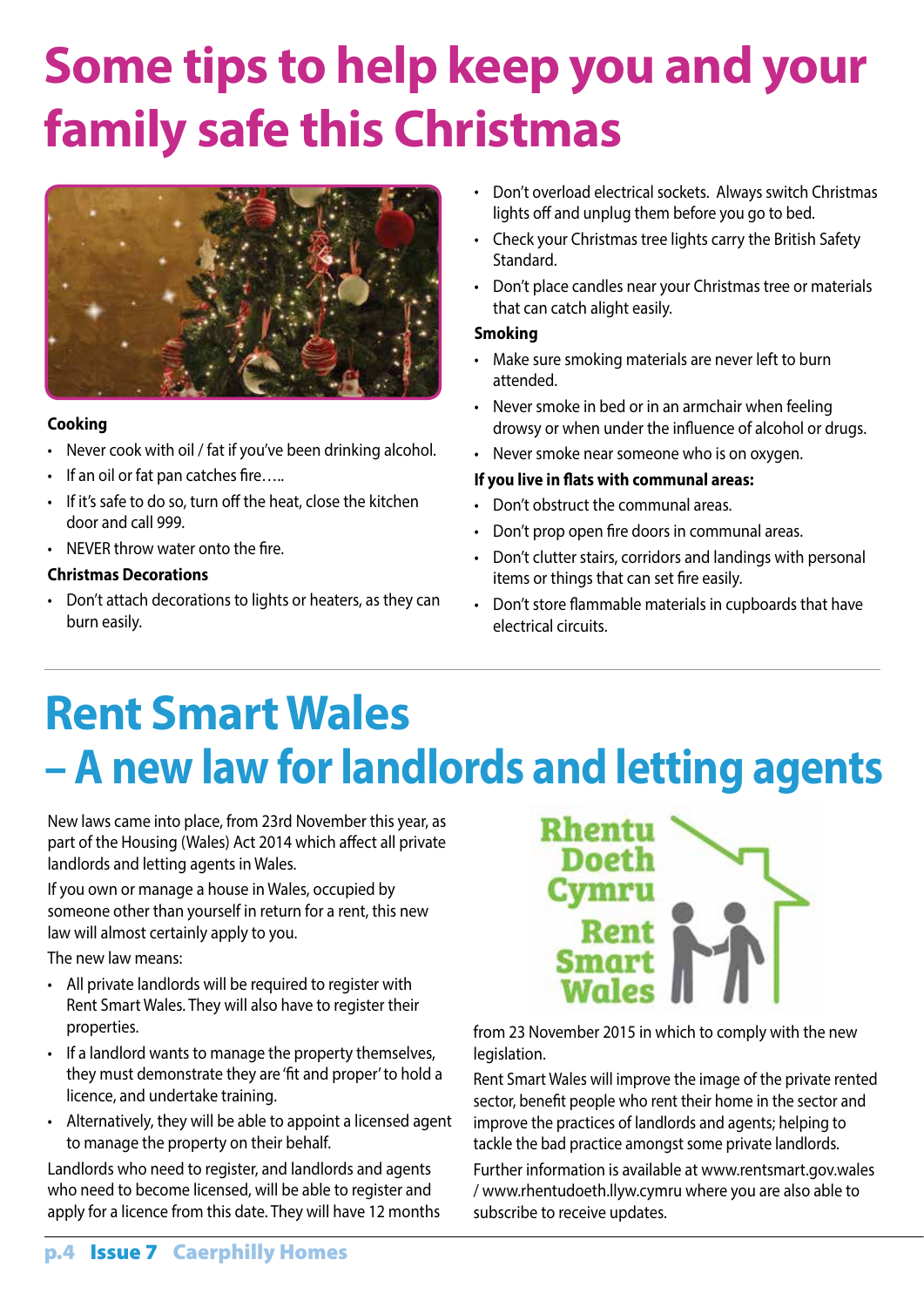# **Recharge policy**

We've recently introduced a Recharge Policy for repairs within the home, which complements the procedure which has been in place for many years. The purpose of the policy is to inform tenants of when they would be liable for a recharge, the cost of repairs and how tenants can request a review of a recharge if they believe the recharge is incorrect. The full Recharge Policy can be found on the council's website, or you could ask your local housing office.

The policy aims to provide tenants with the following information:

#### **Rechargeable Repairs Definitions – why you could be recharged:**

- **Neglect** Preventable damage caused by the tenant failing to take the appropriate action or through carelessness
- **Property clearance** During a tenancy or when a tenancy ends
- • **Damage** Caused by actions of the tenant, former tenant, tenants family, invited guests or a contractor employed by the tenant
- • **Accidental damage**
- • **Criminal damage** Where the tenant has reported that the damage to the property occurred as a result of either criminal or anti-social behaviour, and fails to take appropriate action
- • **No access** The tenant is recharged for the cost of a failed appointment when prior arrangements have been made
- • **Abuse of the emergency service** Where it is clear that the repair could have waited until the following working day
- • **Tenant responsibility** Repairs that the tenant is required to carry out or as a result of alterations they have made to their home
- • **Tenants alterations** That are not considered up to standard

**Please be aware – the cost of some recharges can be reclaimed through an insurance policy for which the council offer a suitable scheme. If you wish to consider this please contact our Insurance Section on 01443 863523 for more information.**

#### **Review Process:**

The policy allows tenants to request a review of their recharge if they have good reason to disagree with a decision. This could be because: -

- • The tenant thinks the cost is incorrect
- The tenant thinks there are special circumstances, which have not been properly assessed or taken into consideration

### **Are you looking for pre-used furniture? Or would you like to donate your furniture to someone in need? Then perhaps The Furniture Revival could help…**

The Furniture Revival is a social enterprise based in Rhymney. It aims to reduce the carbon footprint of the Caerphilly county borough by carrying out free collections of good quality, unwanted furniture and electrical goods from households, whilst working towards of its social aim of alleviating poverty by redistributing these items to those in need.

The Furniture Revival team, collect, repair, re-clean and reuse items where they are fit for purpose and make them available for reuse. At its warehouse it offers items from three piece suites, to wardrobes, beds and other bedroom furniture to kitchen furniture and household appliances such as cookers, washing machines and fridge-freezers.

It has recently expanded its reuse services to include a Community Repaint scheme focusing on reusing paint in the local community, with paint available to individuals in store at £1 per litre along with free paint donations to community groups and charities to aid the local community as a whole. The Furniture Revival works with local partners to offer other reuse services such as carpet tiles, and ICT equipment for customers.



The Furniture Revival is open to everyone whether you are working, on a low income or benefits. If you are in receipt of benefits there may be a substantial discount via membership scheme.

If you are wish to find out more about arranging a collection or about items or services on offer please call The Furniture Revival on 01685 846830 or check out its website www.thefurniturerevival.co.uk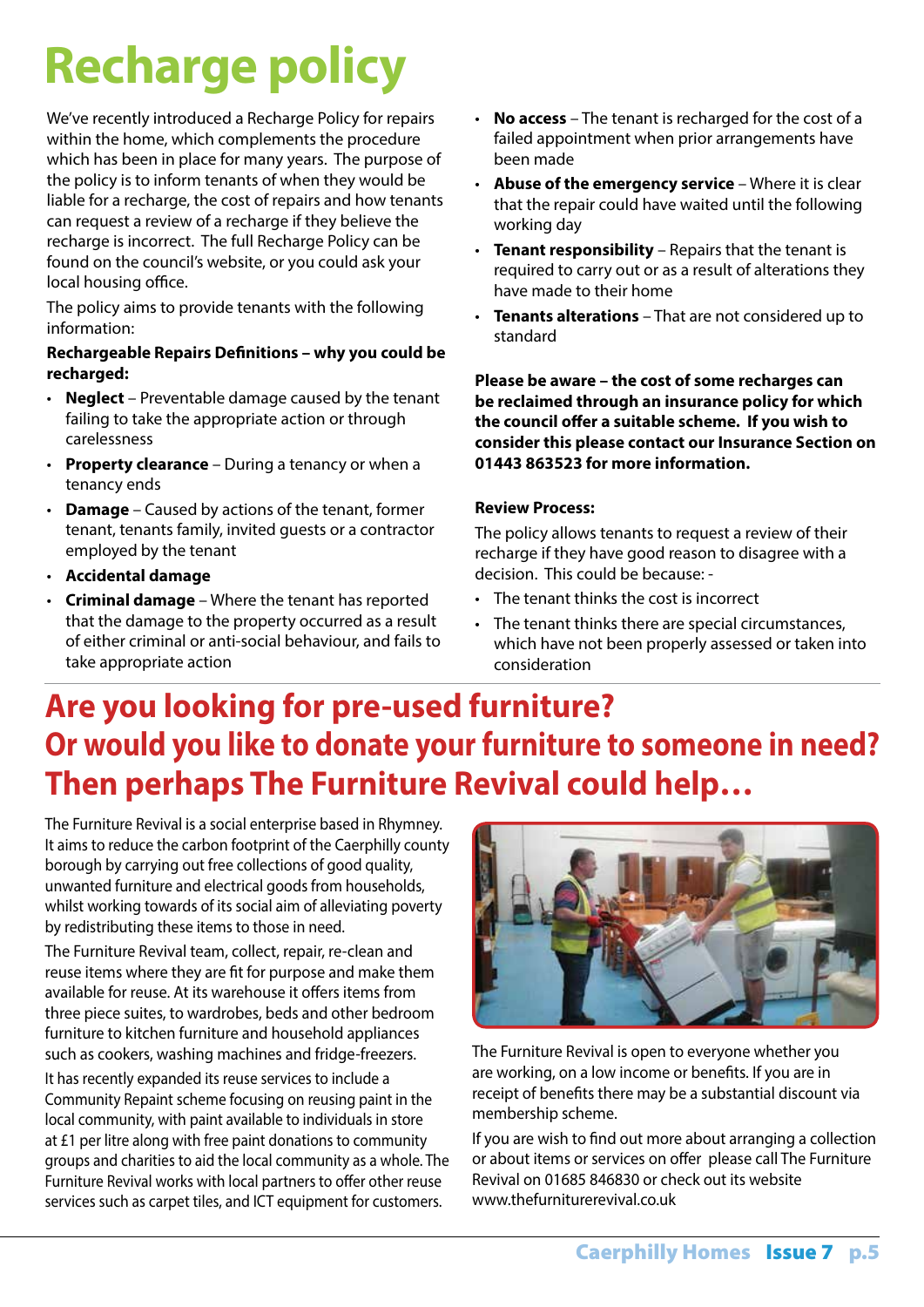### **Meet your Estate Management Officers (EMOs)**

### Upper Rhymney Valley



June Thomas, Huw Jordan & Kate Isaacs

|                                                                                   | <b>Areas covered:</b>                                                                               |
|-----------------------------------------------------------------------------------|-----------------------------------------------------------------------------------------------------|
| <b>Elizabeth Hurley</b><br>Tel: 01443 873531<br>Email: hurlee@caerphilly.gov.uk   | Upper, Middle & Lower Aberbargoed;<br>Maesycwmmer; Phillipstown; Tiryberth;<br><b>Ystrad Mynach</b> |
| lan Jones<br>Tel: 01443 873543<br>Email: jonesi@caerphilly.gov.uk                 | Abertysswg; Brithdir; Deri; Fochriw; New Tredegar;<br>Pontlottyn; Tirphil                           |
| <b>June Thomas</b><br>Tel: 01443 873530<br>Email: thomaj1@caerphilly.gov.uk       | Bargoed; Cascade; Gelligaer; Maes Mabon; Nelson;<br>Penpedairheol; Penybryn                         |
| <b>Jayne Newman-Lomax</b><br>Tel: 01443 873539<br>Email: newmaj@caerphilly.gov.uk | Cefn Hengoed; Gilfach Lower; Gilfach - Phase 1, 2 & 3;<br>Hengoed                                   |
| <b>Huw Jordan</b><br>Tel: 01443 873526<br>Email: jordah@caerphilly.gov.uk         | Llanbradach; Upper & Lower Penryheol; Pwllypant;<br>Thomasville; Ty Isaf; Ty Nant                   |
| <b>Kate Isaacs</b><br>Tel: 01443 873527<br>Email: isaack@caerphilly.gov.uk        | Rhymney North & Rhymney South                                                                       |

### Lansbury Park



Elizabeth Price and Debra Smythe

|                                                                                | Areas covered:                                                                                                   |
|--------------------------------------------------------------------------------|------------------------------------------------------------------------------------------------------------------|
| <b>Debra Smythe</b><br>Tel: 02920 860917<br>Email: smythd@caerphilly.gov.uk    | Abertridwr; Bryncenydd; Caerbragdy; Churchill Park;<br>Claude Road; Trecastell; Nantddu; Senghenydd;<br>Waunfach |
| <b>Elizabeth Price</b><br>Tel: 02920 860917<br>Email: pricee@caerphilly.gov.uk | Lansbury Park; Porset Park                                                                                       |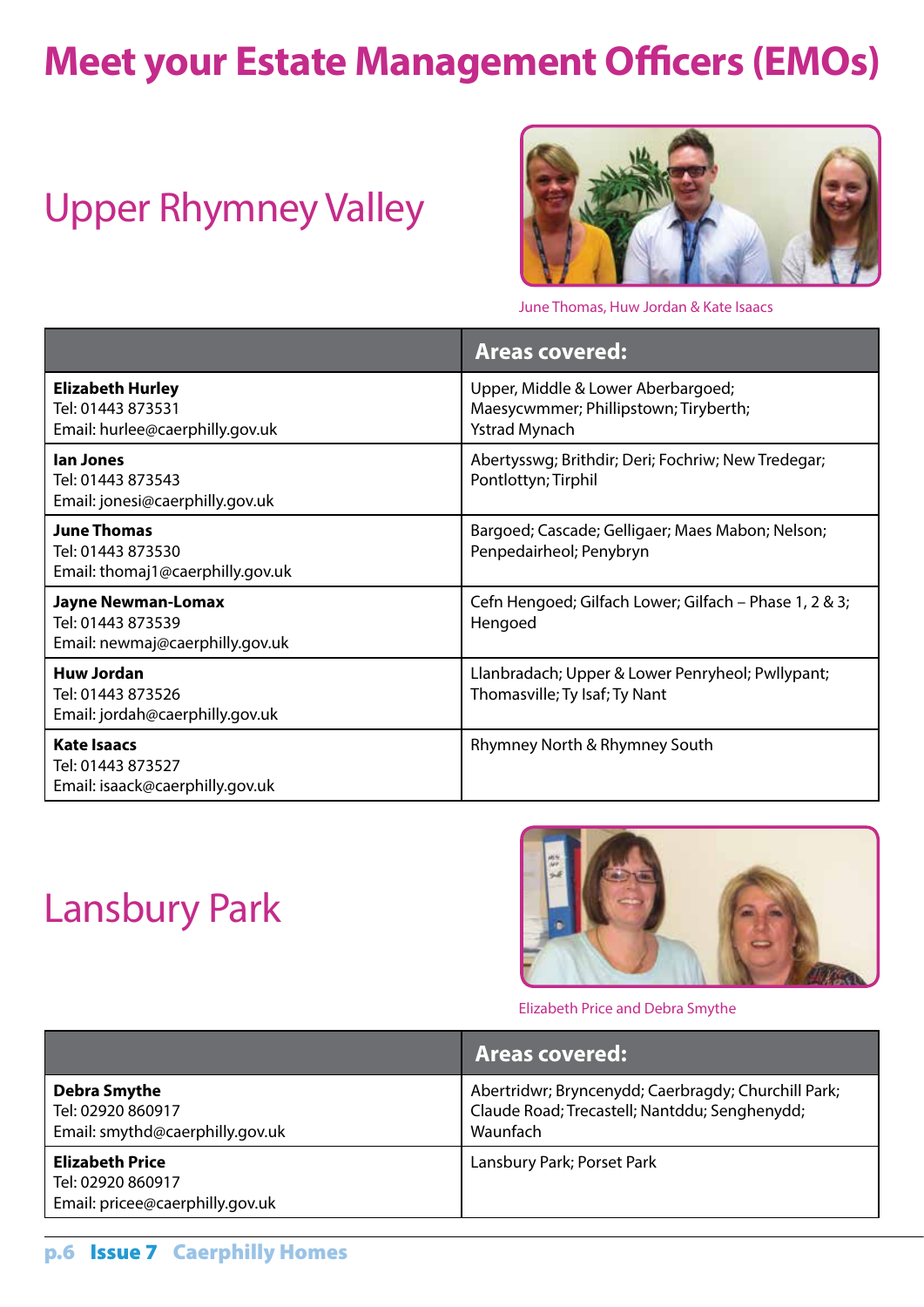### Eastern Valleys



Michelle Long, Mike Constance, Karen Rees, Mike Spencer-Jenkins, Anne Moseley

|                                                                                     | <b>Areas covered:</b>                                 |
|-------------------------------------------------------------------------------------|-------------------------------------------------------|
| <b>Mike Constance</b>                                                               | Argoed; Britannia; Fleur-de-lys; Markham - Hollybush; |
| Tel: 01495 235446                                                                   | Pengam; Upper Trelyn; Cefn Fforest; Fairview;         |
| Email: constm@caerphilly.gov.uk                                                     | <b>Twyn Gardens</b>                                   |
| <b>Karen Rees</b><br>Tel: 01495 235226<br>Email: reesk1@caerphilly.gov.uk           | Lower & Upper Penllwyn; Springfield; Blackwood        |
| <b>Mike Spencer-Jenkins</b><br>Tel: 01495 235434<br>Email: spencm@caerphilly.gov.uk | Lower & Upper Ty-Sign; Risca                          |
| <b>Michelle Long</b>                                                                | Pontymister; Crospenmaen; Oakdale; Gelligroes;        |
| Tel: 01495 235001                                                                   | Morrisville; Pontywaun; Treowen; Trinant; Wattsville; |
| Email: longm@caerphilly.gov.uk                                                      | Ynysddu - Cwmfelinfach                                |
| <b>Anne Moseley</b>                                                                 | Pentwynmawr; Abercarn; Crosskeys; Cwmcarn;            |
| Tel: 01495 235256                                                                   | Highmeadow; Llanfach; Newbridge; Lower & Upper        |
| Email: mosela@caerphilly.gov.uk                                                     | Pantside; Persondy; Westend                           |

### Graig y Rhacca



Justine Rees and Amanda Redman

|                                                                             | <b>Areas covered:</b>                                 |
|-----------------------------------------------------------------------------|-------------------------------------------------------|
| Amanda Redman<br>Tel: 02920 853053<br>Email: redmaa@caerphilly.gov.uk       | Bedwas; Machen; Rudry; Trapwell; Trecenydd; Trethomas |
| <b>Justine Rees</b><br>Tel: 02920 853052<br>Email: reesj6@caerphilly.gov.uk | Graig y Rhacca                                        |